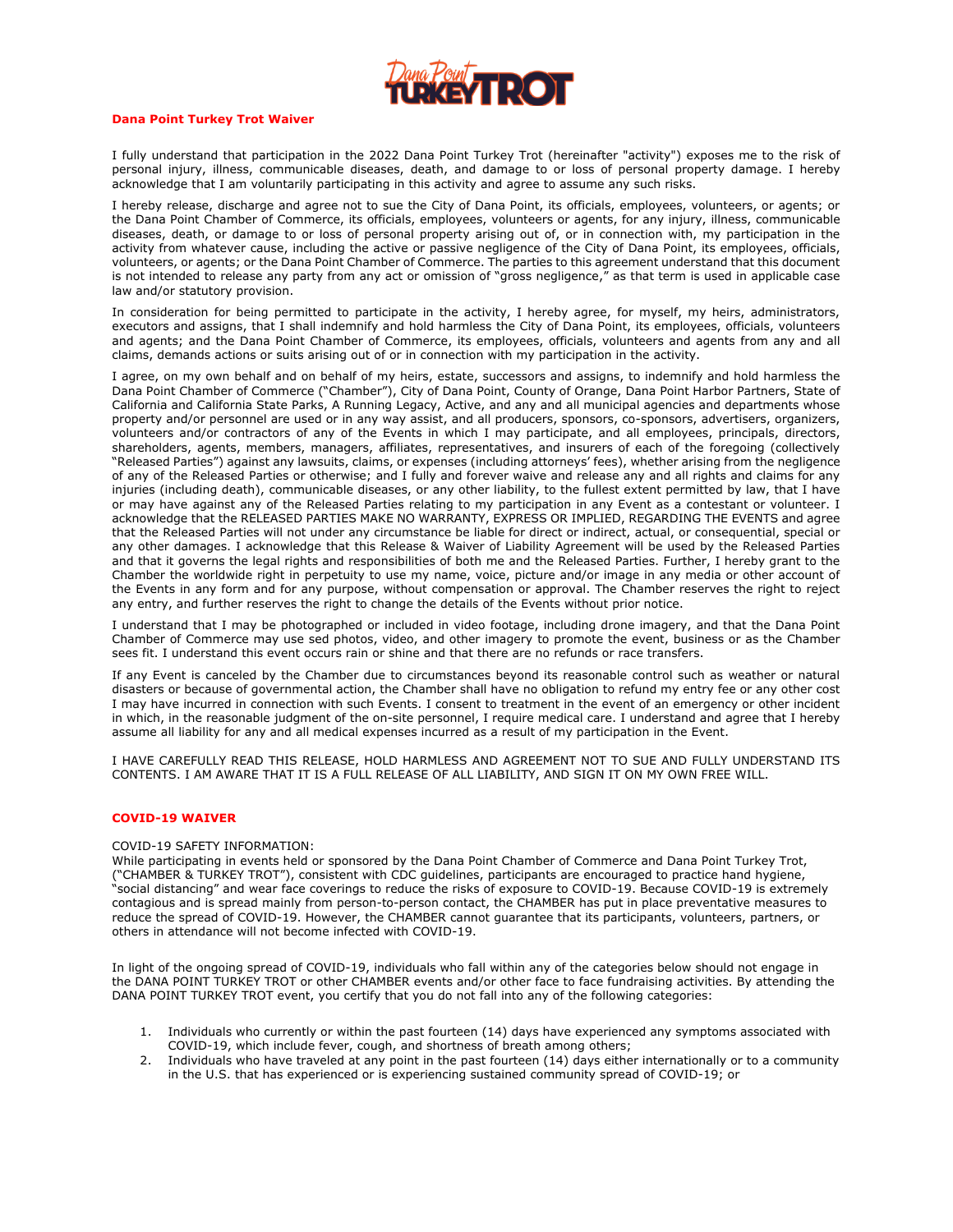

3. Individuals who believe that they may have been exposed to a confirmed or suspected case of COVID-19 or have been diagnosed with COVID-19 and are not yet cleared as non-contagious by state or local public health authorities or the health care team responsible for their treatment.

# DUTY TO SELF-MONITOR:

Participants and volunteers agree to self-monitor for signs and symptoms of COVID-19 (symptoms typically include fever, cough, and shortness of breath.)

# LIABILITY WAIVE AND RELEASE OF CLAIMS:

I acknowledge that I derive personal satisfaction and a benefit by virtue of my participation and/or voluntarism with, and I willingly engage in CHAMBER and DANA POINT TURKEY TROT events and/or other fundraising activities (the "Activity").

## RELEASE AND WAIVER:

I HEREBY RELEASE, WAIVE AND FOREVER DISCHARGE ANY AND ALL LIABILITY, CLAIMS, AND DEMANDS OF WHATEVER KIND OR NATURE AGAINST THE DANA POINT CHAMBER OF COMMERCE AND ITS AFFILIATED PARTNERS AND SPONSORS, INCLUDING IN EACH CASE, WITHOUT LIMITATION, THEIR DIRECTORS, OFFICERS, EMPLOYEES, VOLUNTEERS, AND AGENTS (THE "RELEASED PARTIES"), EITHER IN LAW OR IN EQUITY, TO THE FULLEST EXTENT PERMISSIBLE BY LAW, INCLUDING BUT NOT LIMITED TO DAMAGES OR LOSSES CAUSED BY THE NEGLIGENCE, FAULT OR CONDUCT OF ANY KIND ON THE PART OF THE RELEASED PARTIES, INCLUDING BUT NOT LIMITED TO DEATH, BODILY INJURY, ILLNESS, ECONOMIC LOSS OR OUT OF POCKET EXPENSES, OR LOSS OR DAMAGE TO PROPERTY, WHICH I, MY HEIRS, ASSIGNEES, NEXT OF KIN AND/OR LEGALLY APPOINTED OR DESIGNATED REPRESENTATIVES, MAY HAVE OR WHICH MAY HEREINAFTER ACCRUE ON MY BEHALF, WHICH ARISE OR MAY HEREAFTER ARISE FROM MY PARTICIPATION WITH THE ACTIVITY.

# ASSUMPTION OF RISK:

- 1. Participation includes possible exposure to and illness from infectious diseases including but not limited to COVID-19. While particular rules and personal discipline may reduce this risk, the risk of serious illness and death does exist;
- 2. I knowingly and freely assume all such risks related to illness and infectious diseases, such as COVID-19, even if arising from the negligence or fault of the Released Parties; and
- 3. I hereby knowingly assume the risk of injury, harm and loss associated with the Activity, including any injury, harm and loss caused by the negligence, fault or conduct of any kind on the part of the Released Parties.

## MEDICAL ACKNOWLEDGMENT AND RELEASE:

I acknowledge the health risks associated with the Activity, including but not limited to transient dizziness, lightheaded, fainting, nausea, muscle cramping, musculoskeletal injury, joint pains, sprains and strains, heart attack, stroke, or sudden death. I agree that if I experience any of these or any other symptoms during the Activity, I will discontinue my participation immediately and seek appropriate medical attention. I DO HEREBY RELEASE AND FOREVER DISCHARGE THE RELEASED PARTIES FROM ANY CLAIM WHATSOEVER WHICH ARISES OR MAY HEREAFTER ARISE ON ACCOUNT OF ANY FIRST AID, TREATMENT, OR SERVICE RENDERED IN CONNECTION WITH MY PARTICIPATION IN THE ACTIVITY.

As a participant, volunteer, or attendee, you recognize that your participation, involvement and/or attendance at any Dana Point Chamber of Commerce fundraising event or activity ("Activity") is voluntary and may result in personal injury (including death) and/or property damage. By attending, observing or participating in the Activity, You acknowledge and assume all risks and dangers associated with your participation and/or attendance at the Activity, and You agree that: (a) the Dana Point Chamber of Commerce (b) the property or site owner of the Activity, and (c) all past, present and future affiliates, successors, assigns, employees, volunteers, vendors, partners, directors, and officers, of such entities (subsections (a) through (c), collectively, the "Released Parties"), will not be responsible for any personal injury (including death), property damage, or other loss suffered as a result of your participation in, attendance at, and/or observation of the Activity, regardless if any such injuries or losses are caused by the negligence of any of the Released Parties (collectively, the "Released Claims"). BY ATTENDING AND/OR PARTICIPATING IN THE ACTIVITY, YOU ARE DEEMED TO HAVE GIVEN A FULL RELEASE OF LIABILITY TO THE RELEASED PARTIES TO THE FULLEST EXTENT PERMITTED BY LAW.

Should the event be postponed or canceled due to acts of God, accident, riots, war, terrorist act, epidemic, pandemic, natural disaster, fire, explosion, changes in law or regulation - I understand and agree any funds made toward registration will be applied to the event postponement date or following year and I will not be issued a refund.

| <b>Print Name:</b> |  |
|--------------------|--|
| Phone Number:      |  |
| Signature:         |  |

Date: